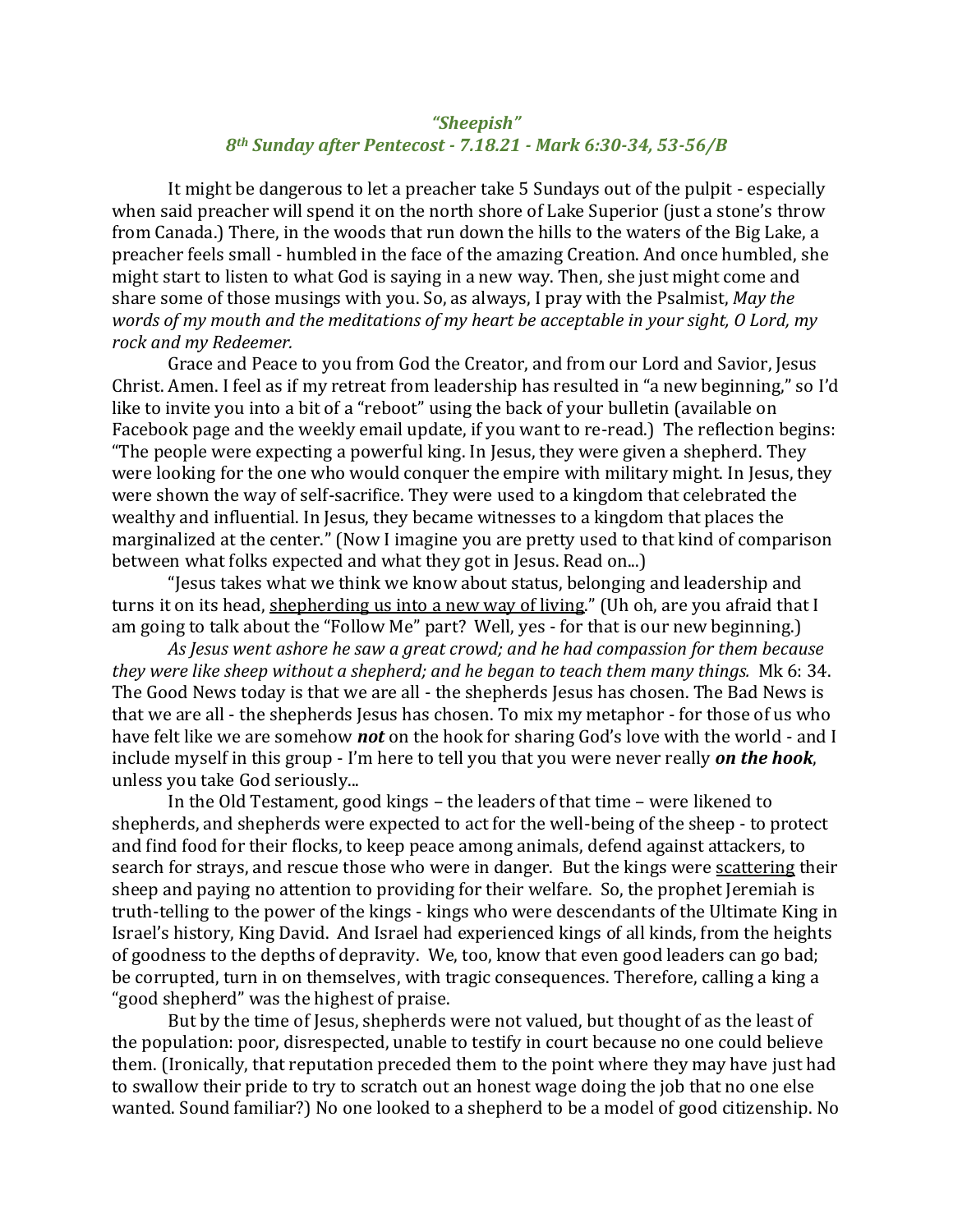one looked to a woman to offer anything of value save childbearing, and the jury had been out on Gentiles for generations. Yet Paul's letter to the Christians at Ephesus (2<sup>nd</sup> lesson) reminds us that God chose to join the Jews and the Gentiles together "to grow into a holy temple to the Lord...built together spiritually into a dwelling place for God."

God values every human life - and that is why Jesus' life and ministry were so radical, so counter-cultural. These people who had little or no value to "the world," were the very folks he sought! Jesus spoke truth not only to the powerful, but to the power-less as well; and has called us to do the same, to watch and learn from him.

In today's Gospel, the apostles have returned from their first mission trip, with the power to heal. They have such stories to tell! But folks have come to hear and see Jesus the crowds are growing and there is no time for fellowship or debriefing - much less time for rest and a meal. Even when Jesus tries to take them away to rest, the need is too great. Jesus looks over the gathering crowd "and has compassion for them - because they were like sheep without a shepherd." So, putting his own needs aside, Jesus tends to his flock before himself - before (even) his own family of disciples. There is a new beginning here, my friends, where Jesus teaches by his own example and shows us how to be a Good Shepherd like he is.

Sometimes it is hard to start over, but as a faith community we have an opportunity right now to pray and discern where we might need a new look. For example, I have heard folks say that they feel like the church is no longer the church they grew up in - that somehow, the decisions around our work for justice and value for every human being has nothing to do with faith and is not what we should be about. "The Church has gotten too liberal, too political!" I hear you say, and honestly, sometimes I would agree with you, I really would. However. If you are a stranger in a strange land; if you are being abused by your spouse; if you have been discriminated against or felt the sting of racist sentiments, you don't care about how political the church is, you just want someone to stand with you and help you seek justice. Thankfully, what holds us together is not our agreement on issues, but our relationship to God through Jesus. Because Jesus Christ always stands with the oppressed, the poor, the undervalued in this world - and the Body of Christ, his Church, is chosen to do the same. So, it's back to the beginning for us, children of God. Now, what?

OT Lesson is pretty sharp: *"if you don't take care of the sheep, you will be replaced..."*  Can you even imagine God walking in here and wondering where are the ones who are "missing" - the ones we should be concerned about and searching for? I don't mean those who have chosen to leave the church, but those who might not be welcome here: asylum seekers, indigenous peoples, widows, orphans, single parents; gender undesignated; abused partners, black and brown people, aliens and convicted felons, college age and young professionals.

If you fit into any of those categories, "thank you" for giving us a chance; for sticking with us as we open ourselves up to try loving as God loves - regardless of behaviors or choices or politics or poverty. If that doesn't matter for God's gracious invitation to the Kingdom, why in the world should it matter so much to us? Jesus' followers were chosen from the rabble and the lowly: an unwed mother; an addict; a day laborer; a tax collector; a handful of fishermen; and some whose stories line up much more closely with those we reject than those we would invite into our homes.

What we do matters... our hearts show our faith, and it's not a private affair. We see the 12+ and their belief and obedience to God. And make no mistake...these followers were